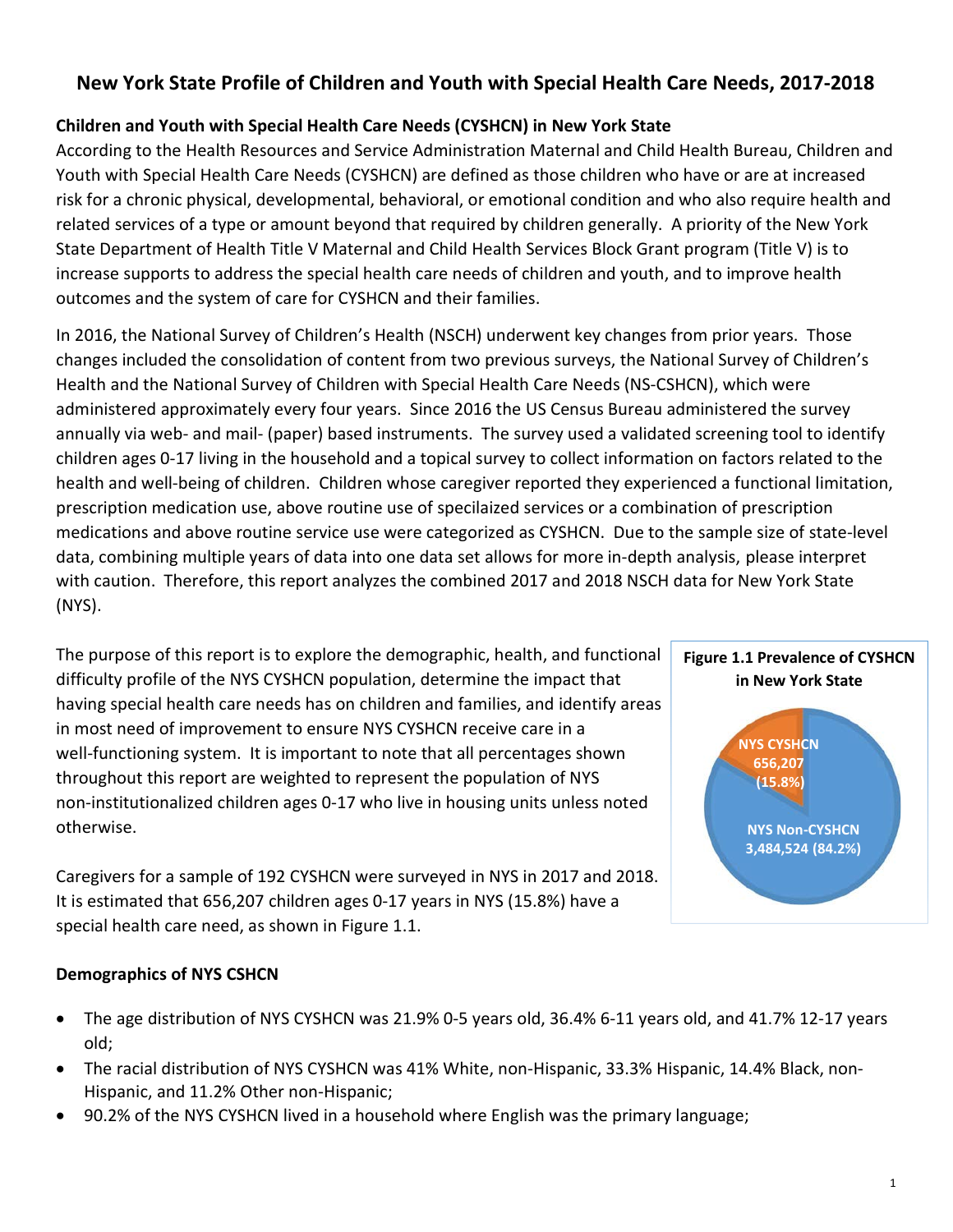- 55.1% of NYS CYSHCN lived in a household with income between 0%-199% of the federal poverty level (FPL), 17.6% lived in a household between 200%-399% of FPL, and 27.3% lived in a household at 400% or greater of the FPL;
- Private insurance coverage was the most common, exclusively covering 49.2% of the NYS CYSHCN, followed by public insurance including Medicaid and Child Health Plus (43.3%), 4.7% with both public and private insurance, and 2.8% uninsured; and
- 31% of the NYS CYSHCN sampled qualified\* based on functional limitation, 25% on prescription medications, 25% on a combination of prescription medications and above routine use of specialized services, and 19% qualified on above routine use of specialized services only. \*Qualified as a CYSHCN according to NSCH.

## Health Conditions and Functional Difficulties

The specific conditions included in the NSCH encompass many, but not all, of the conditions and difficulties experienced by the CYSHCN population.

#### Table 1.1 Health Conditions Surveyed\*

| <b>Health Condition Surveyed</b>     | <b>NYS CYSHCN</b> | <b>NYS CYSHCN</b> | Increase/       | <b>Severity</b>              |                 |                          |
|--------------------------------------|-------------------|-------------------|-----------------|------------------------------|-----------------|--------------------------|
|                                      | 2017-2018         | 2016-2017         | <b>Decrease</b> | <b>NYS CYSHCN, 2017-2018</b> |                 |                          |
|                                      | n(%)              | n (%)             | in %            | <b>Mild</b>                  | <b>Moderate</b> | <b>Severe</b>            |
|                                      |                   |                   | affected        | n (%)                        | n (%)           | n (%)                    |
| Allergies                            | 80 (38.4)         | 126 (46.9)        | $-8.5%$         | 38 (46.8)                    | 31(37.9)        | 10(15.3)                 |
| Asthma                               | 46 (31.8)         | 72 (27.9)         | $+3.9%$         | 28 (54.6)                    | 15(41.7)        | 2(3.7)                   |
| Developmental Delay                  | 36 (28.8)         | 59 (26.8)         | 2.0%            | 18 (58.5)                    | 14 (35.2)       | 3(6.3)                   |
| Learning Difficulty                  | 43 (25.9)         | 63 (25.9)         | 0.0%            | 17(57.5)                     | 21(35.3)        | 4(7.2)                   |
| Speech or Language Disorder          | 33 (22.3)         | 46 (17.9)         | $+4.4%$         | 16(37.5)                     | 14(12)          | 3(10.3)                  |
| Anxiety                              | 51(19.7)          | 67(17.7)          | $+2.0%$         | 26(65.3)                     | 19 (28.6)       | 5(6.1)                   |
| ADD or ADHD                          | 48 (19.3)         | 75 (23.6)         | $-4.3%$         | 15(39.1)                     | 24(43.7)        | 7(17.2)                  |
| Autism or ASD                        | 30 (19.3)         | 37 (15.3)         | $+4.0%$         | 19(52.7)                     | 9(15.3)         | 1(3.8)                   |
| Depression                           | 26(15.1)          | 21(4.2)           | $+10.9%$        | 13 (31.6)                    | 8(58.8)         | 4(9.6)                   |
| Genetic or Inherited Condition       | 25 (13.9)         | 31(10.4)          | $+3.5%$         |                              |                 |                          |
| <b>Other Mental Health Condition</b> | 28 (13.4)         | 57(18.5)          | $-5.1%$         | 11(50.1)                     | 9(27.5)         | 7(22.3)                  |
| <b>Migraines</b>                     | 24(12.7)          | 25(7.9)           | $+4.8%$         | 9(38.1)                      | 11(45.7)        | 4(8.5)                   |
| <b>Behavioral/Conduct Problem</b>    | 31(10.4)          | 54 (16.9)         | $-6.5%$         | 16(59.5)                     | 12 (32.7)       | 3(7.8)                   |
| <b>Head Injury</b>                   | 7(7.2)            | 5(1.1)            | $+6.1%$         | 3(65.6)                      | 3(34.4)         | $\overline{\phantom{a}}$ |
| Epilepsy/Seizure Disorder            | 6(5.1)            | 8(2.1)            | $+3.0%$         | 5(100)                       |                 | $-$                      |
| <b>Vision Problem</b>                | 10(4.5)           | 6(3.8)            | $+0.7%$         |                              |                 |                          |
| <b>Diabetes</b>                      | 5(4.4)            | 6(1.7)            | $+2.7%$         |                              | 3(53)           | 1(47)                    |
| <b>Intellectual Disability</b>       | 6(4.3)            | 14(3.7)           | $+0.6%$         |                              | 4(61.9)         | 2(38.1)                  |
| <b>Blood Disorders</b>               | 2(4.3)            | 3(0.6)            | $+3.7%$         | $-$                          |                 |                          |
| <b>Hearing Problem</b>               | 7(3.8)            | 10(2.6)           | $+1.2%$         |                              |                 |                          |
| Arthritis/Joint Problem              | 5(3.7)            | 3(1.5)            | $+2.2%$         | 2(22.1)                      | 1(14.1)         | 1(67.2)                  |
| <b>Heart Problem</b>                 | 4(3.2)            | 7(2.1)            | $+1.1%$         | 4(100)                       | $-$             |                          |
| Cerebral Palsy                       | 2(2.5)            | 3(0.5)            | $+2.0%$         | 1(100)                       | $-$             | $-$                      |
| Tourette Syndrome                    | 4(1)              | 4(1.2)            | $-0.2%$         | 2(57.9)                      | $2(42.1)$ **    |                          |
| Down Syndrome                        | 0(0)              | 3(0.5)            | $-0.5%$         |                              |                 |                          |
| Substance Use Disorder               | 0(0)              | 0(0)              | 0%              | $-\hbox{--}$                 | --              |                          |
| <b>Cystic Fibrosis</b>               |                   | 0(0)              | $-$             | $\overline{\phantom{a}}$     | $-$             |                          |

\* Summation is greater than 100% as conditions were not mutually exclusive. Severity frequencies omit missing responses, therefore total of severities may not equal total of the health condition.

\*\*Tourette Syndrome combined Moderate/Severe.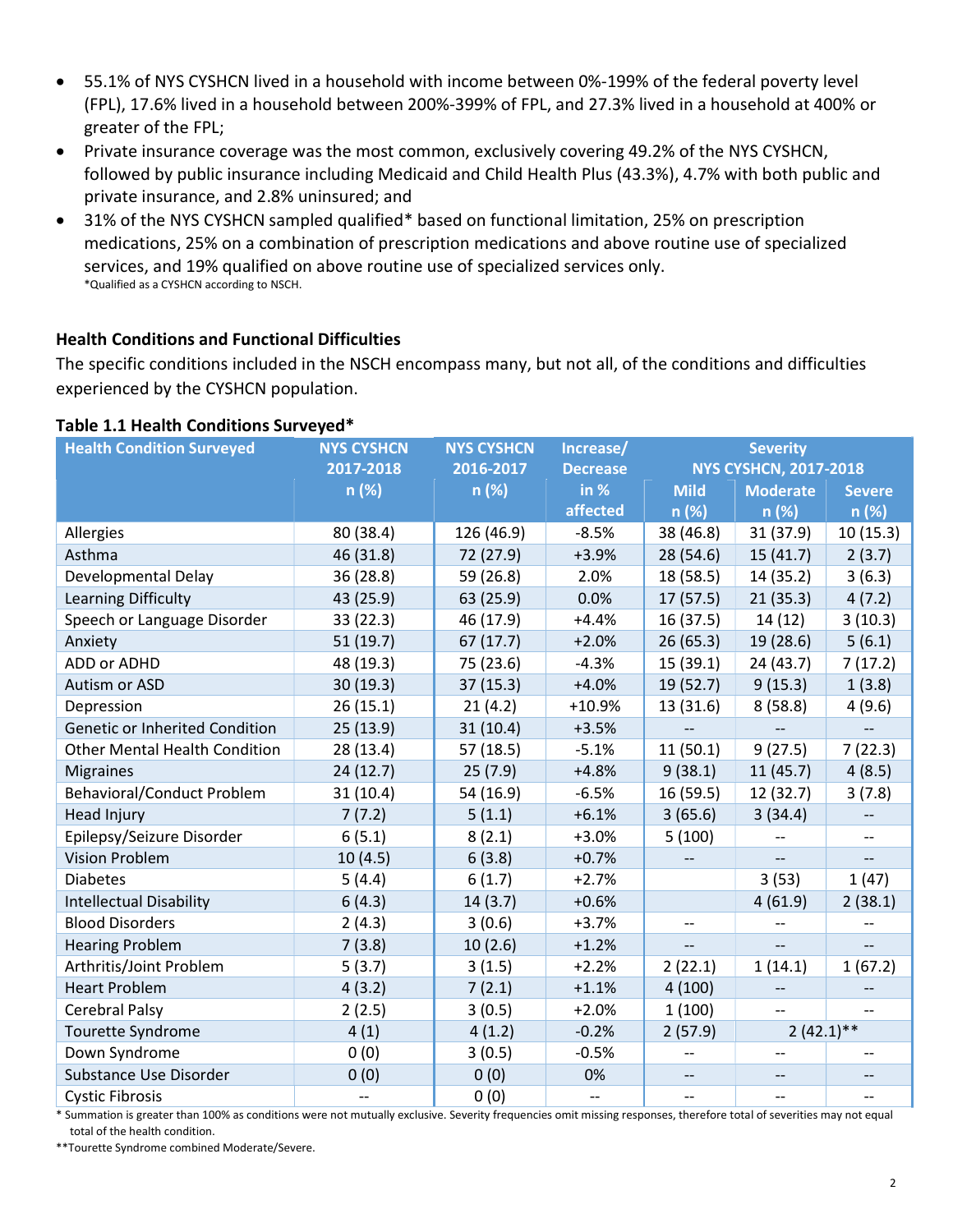Table 1.1 shows the frequency and percent for each of the 27 health conditions surveyed and the severity of those conditions. Caregivers most commonly reported their child as being diagnosed with allergies (38%), followed by asthma (32%), and Developmental Delay (29%). Compared to the 2016-2017 NSCH NYS data, percent of children with allergies saw the largest decrease (46.5% to 38.4%) and depression saw the largest increase (4.2% to 15.1%).

Many children surveyed experienced one or more health conditions. Nine percent (9%) of NYS CYSHCN did not report any of the 27 conditions included in the survey. Table 1.2 shows the percent of NYS CYSHCN experiencing one condition versus multiple conditions. Sixty-eight percent of the NYS CYSHCN experienced more than one health condition.

| <b>Number of Conditions</b> | n (%) of NYS CYSHCN |
|-----------------------------|---------------------|
| None/unknown                | 15(9.3)             |
| <b>One</b>                  | 47 (23.0)           |
| Two or more                 | 130 (67.7)          |
| Total                       | 192 (100.0)         |

## Table 1.2 Number of Health Conditions Reported Among CYSHCN

## Condition Severity

The conditions experienced by NYS CYSHCN occurred with varying levels of severity. Severity level (defined through self-report as mild, moderate, or severe) was assessed for 20 of the 27 conditions in Table 1.1. Other mental health conditions (22%), ADD or ADHD (17%), and allergies (15%) had the greatest proportion of children in the severe category when the sample size is 3 and greater.

## Functional Difficulties

The NSCH contains survey questions to assess the presence of 12 functional difficulties. Half the functional difficulty questions applied to children of all ages and the other half were asked of only children in specific age groups. Among the 12 functional difficulties included in the 2017-2018 NSCN surveys, difficulty concentrating (27%), breathing or other respiratory problems (26%), and difficulty using hands (24%) were the most frequently experienced by NYS CYSHCN within the applicable age group (Table 1.3).

## Table 1.3 Functional Difficulty Experienced\*

| <b>Functional Difficulty Experienced</b>                                         | (%) of NYS CYSHCN |
|----------------------------------------------------------------------------------|-------------------|
| <b>ALL AGES (n=192)</b>                                                          |                   |
| Breathing or other respiratory problems                                          | 26.0%             |
| Digesting food, including stomach/intestinal problems, constipation, or diarrhea | 11.4%             |
| Chronic physical pain including headaches or other back or body pain             | 20.2%             |
| Eating or swallowing                                                             | 4.2%              |
| Seeing even when wearing glasses or contact lenses                               | 4.6%              |
| Deafness or problems with hearing                                                | 4.0%              |
| AGES 0-5 (n=28)                                                                  |                   |
| Coordination or moving around                                                    | 16.3%             |
| Difficulty using hands                                                           | 24.4%             |
| AGES 6-17 (n=164)                                                                |                   |
| Serious difficulty concentrating, remembering or making decisions                | 27.0%             |
| Difficulty dressing or bathing                                                   | 8.3%              |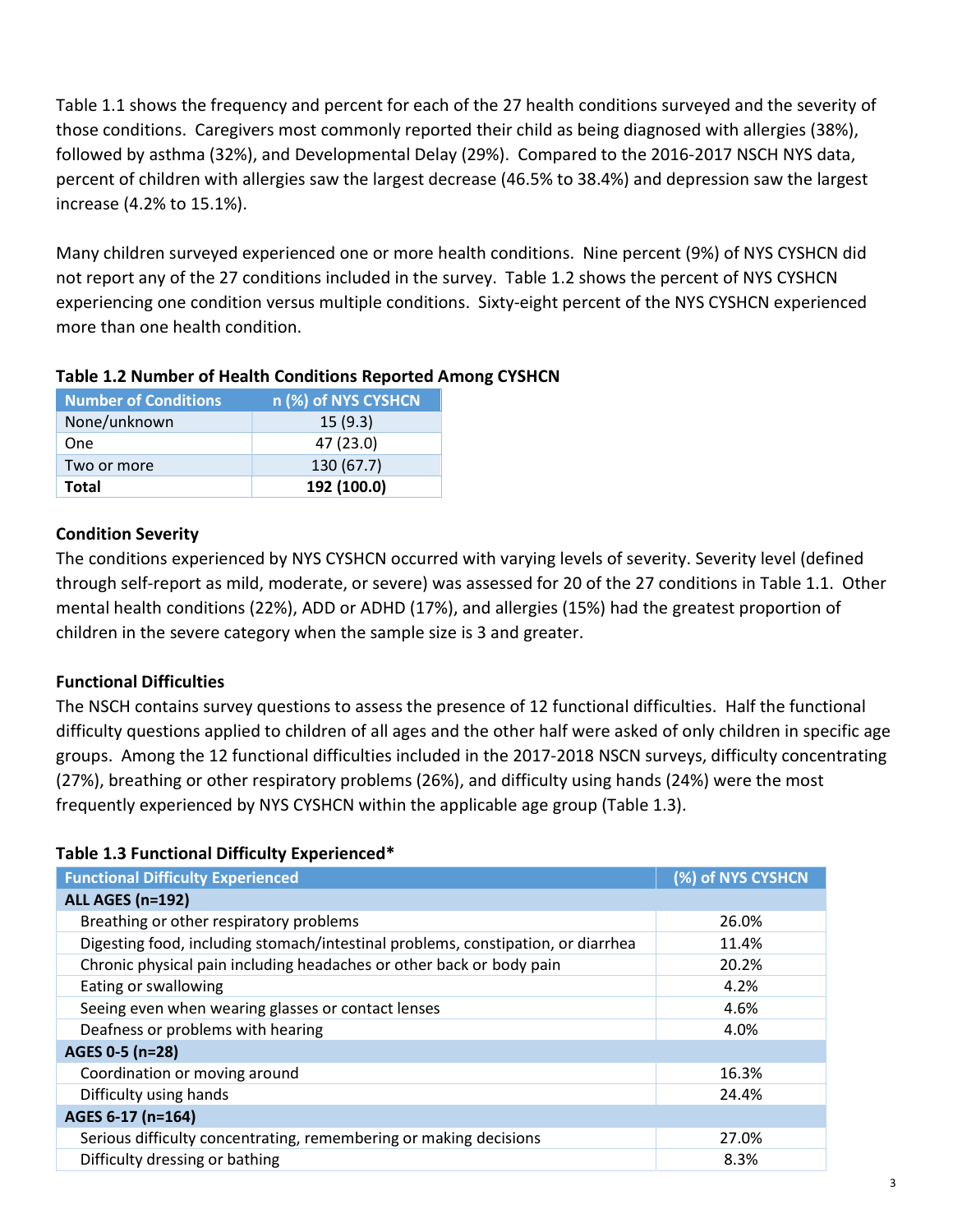| Serious difficulty walking or climbing stairs                                                                   | 2.7%  |
|-----------------------------------------------------------------------------------------------------------------|-------|
| AGES 12-17 (n=96)                                                                                               |       |
| Difficulty doing errands alone                                                                                  | 12.3% |
| * Summation is greater than 100% as conditions were not mutually exclusive. Frequencies omit missing responses. |       |

While the presence of functional difficulty was less common than the presence of a health conditions, twothirds of NYS CYSHCN experienced at least one functional difficulty (Table 1.4).

# Table 1.4 Number of Functional Difficulties Reported Among CYSHCN

| <b>Number of Conditions</b> | n (%) of NYS CYSHCN |
|-----------------------------|---------------------|
| None/unknown                | 66 (35.7)           |
| <b>One</b>                  | 75 (33.3)           |
| Two or more                 | 49(31.1)            |
| Total                       | 190 (100.0)         |

# Impact of Special Health Care Needs on the Child

Analysis of the impact of having special health care needs on daily activities and schooling among NYS CYSHCN found that:

- Nearly one in seven NYS CYSHCN (13.6%) had their daily activities greatly affected by their health condition(s);
- One in nine NYS CYSHCN (11%) ages 6-17 missed 11 or more school days over the past year due to illness, compared to 2% of NYS children and youth without a SHCN; and
- Nearly half of NYS CYSHCN (48%) ages 6-17 reported having trouble making or keeping friends, compared to 15% of NYS children and youth without a SHCN.

# Impact of Special Health Care Needs on the Family

Families of CYSHCN face more financial strain and spend more time coordinating their child's care than families without a CYSHCN (Table 1.5). One in seven families with CYSHCN reported spending at least one hour per week coordinating their child's health care. Families of CYSHCN were more likely to reduce or stop working due to their child's health, have high out-of-pocket medical expenses, and have problems paying medical bills. Families of CYSHCN were also less likely to have adequate health insurance throughout the year and have insurance benefits that meet their child's needs.

# Table 1.5 Family Impacts of Supporting CYSHCN

|                                                                    | % NYS CYSHCN | % NYS non-CYSHCN |
|--------------------------------------------------------------------|--------------|------------------|
| Spent at least one hour each week coordinating child's health care | 14.2%        | 0.3%             |
| Family member reduced or stopped work due to child's health        | 21.0%        | 3.2%             |
| Avoided changing jobs due to concerns about health insurance       | 11.2%        | 5.4%             |
| Out-of-pocket medical expenses \$1000 or more                      | 16.4%        | 11.0%            |
| Had problems paying medical bills past 12 months                   | 30.6%        | 7.6%             |
| Out-of-pocket costs are always reasonable                          | 21.4%        | 30.6%            |
| Insurance is adequate and insured all year                         | 90.5%        | 94.6%            |
| Child's health insurance benefits always meet child's needs        | 62.4%        | 69.0%            |

# Family-Centered Care for CYSHCN

Family-centered care is an approach to planning, delivery, and evaluation of health care that is grounded in mutually beneficial partnerships among health care providers, patients, and families. Since the families are typically the decision makers and sources of support and information for children, a collaborative approach to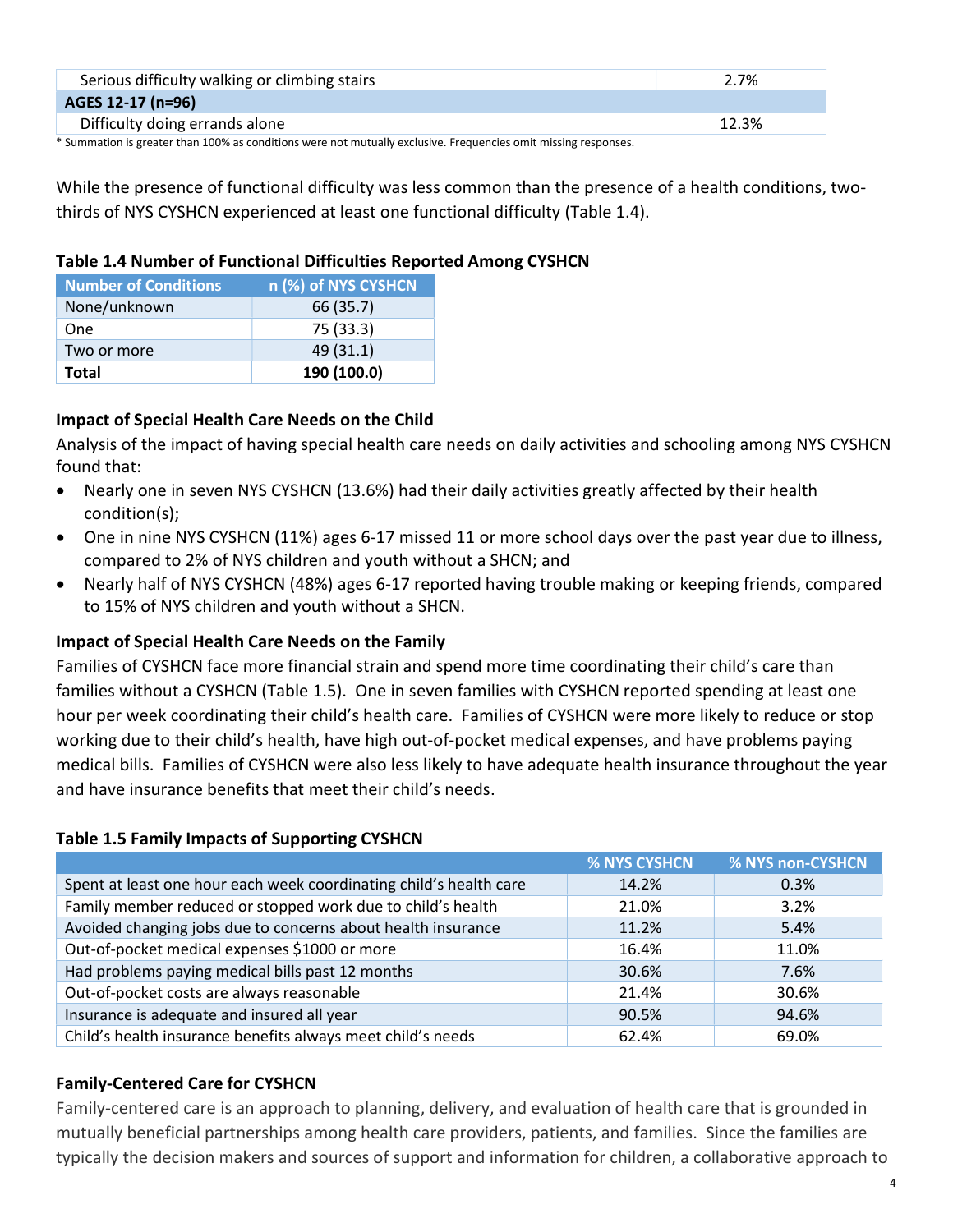health care is beneficial. NSCH data revealed that 91% of NYS CYSHCN received family-centered care. Individual components of family-centered care from the NSCH and from CYSHCN who received information and referral services from NYS local health departments (LHDs) were evaluated. The percent of NYS CYSHCN who reported always receiving each component ranged from 70% to 73% based on the NSCH. However, the percent NYS CYSHCN served by their LHD reported lower levels of family-centered care (range 52%-56%). Comparisons should be interpreted cautiously since the percent of CYSHCN receiving services from their LHD is unweighted. It is possible that the children who seek information and referral services from their LHD have more complex needs or were more likely to have experienced a lack of assistance from their health care provider (hence them seeking services from the LHD) than all CYSHCN in NYS.

| <b>Family-Centered Care Components (n)</b>                       | N (%) of NYS<br><b>CYSHCN NSCH</b> | $N$ (%) $*$ of NYS<br><b>CYSHCN receiving</b><br>services from LHD |
|------------------------------------------------------------------|------------------------------------|--------------------------------------------------------------------|
| Doctors/Providers always spend enough time with child            | 125 (72.4)                         | 93(51.4)                                                           |
| Doctors/Providers always listen carefully                        | 124 (71.5)                         | 99 (52.7)                                                          |
| Doctors/Providers are always sensitive to family values/customs  | 127(72.9)                          | 97(55.7)                                                           |
| Doctors/Providers always provide needed information              | 123 (69.5)                         | 98 (53.6)                                                          |
| Doctors/Providers always make family feel like a partner in care | 123 (69.5)                         | 102(54.5)                                                          |

## Table 1.6 Family-Centered Care Components

\*Percent is among NYS CYSHCN families who answered family-centered care questions and reported by LHD. Frequency answered ranged from 174 to 187 during the contract year of Oct 1, 2017 to Sep 30, 2018. Percent of NYS CYSHCN receiving services from LHD is not weighted and therefore comparisons between NSCH should use caution.

#### Analysis of National Performance Measures and National Outcome Measures

Two Maternal Child Health National Performance Measures (NPM) and one National Outcome Measure (NOM) for CYSHCN are assessed in the NSCH. For NPM 11, percent of CYSHCN who have a medical home, and NPM 12, percent of adolescents with SHCN who received services necessary to transition to adult health care, each component was evaluated (Tables 1.7 and 1.8, respectively). In 2017-2018, only 41.7% of NYS CYSHCN met all five components of medical home criteria, compared to 47.2% of non-CYSHCN in NYS. Of the five medical home components, effective care coordination was most frequently reported as being unmet (35.8%) by NYS CYSHCN. Less than one in five CYSHCN ages 12-17 (17.8%) received services needed for transition to adult health care. Only half of adolescents had a chance to speak to their health care provider alone at their last preventive check-up. While 73% of providers actively worked with adolescents with SHCN for preparing them the skills to manage their health, health care, and understand changes in health care happening at age 18, only 12% of providers discussed the shift to a provider who treats adults.

## Table 1.7 NPM 11: Percent of children with special health care needs, ages 0-17, who have a medical home

| Medical Home and Components                                             | Yes $n$ (%) | No n (%)  | <b>Total</b> |
|-------------------------------------------------------------------------|-------------|-----------|--------------|
| Received coordinated, ongoing, comprehensive care within a medical home | 94(41.7)    | 98 (58.3) | 192          |
| Child has personal doctor or nurse                                      | 159 (78.8)  | 33(21.2)  | 192          |
| Child has usual source of sick care                                     | 157(74.4)   | 30(15.6)  | 187          |
| Care coordination was effective, among those that needed                | 92(64.2)    | 55 (35.8) | 147          |
| Care was family-centered                                                | 155(91.3)   | 11(8.7)   | 166          |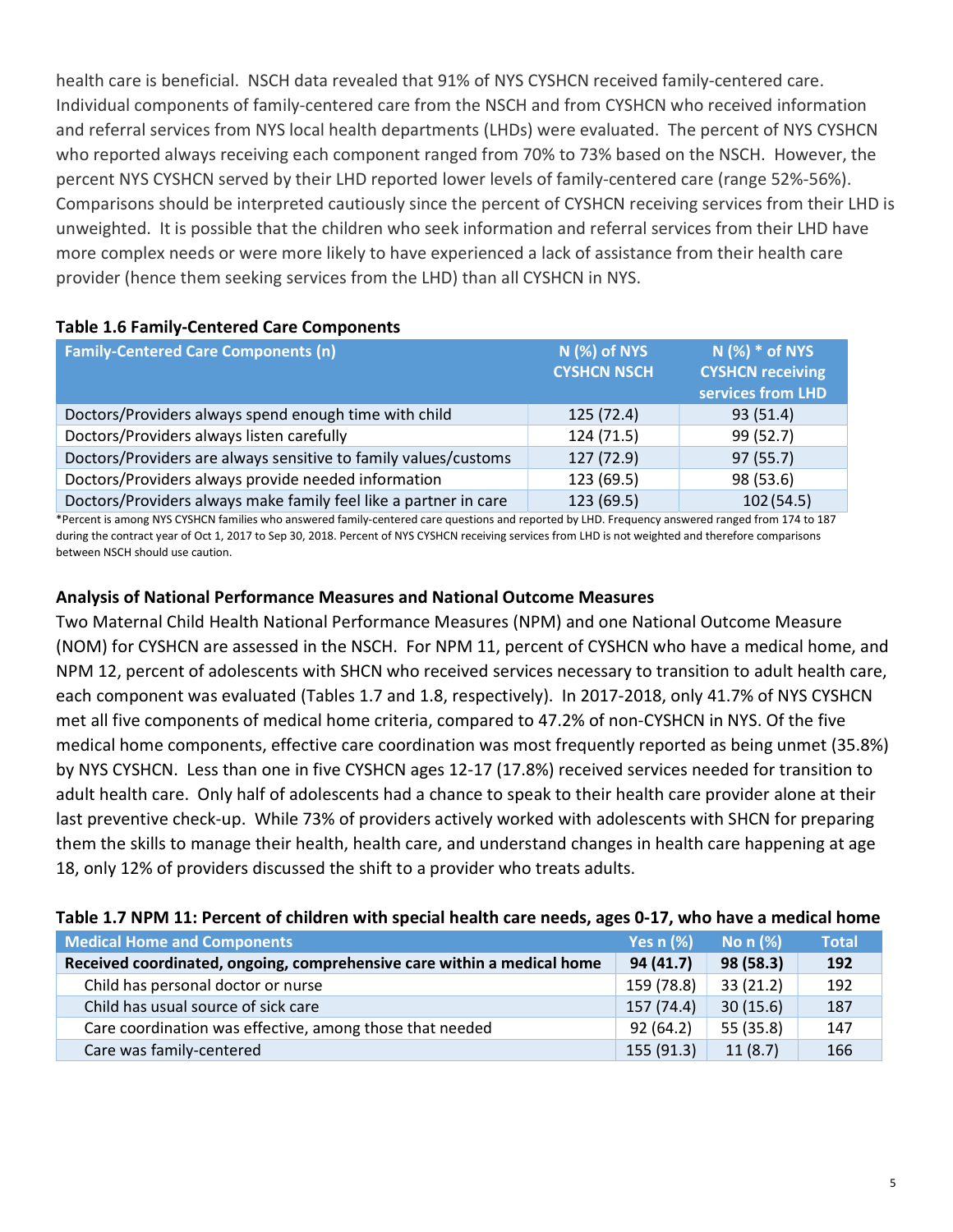## Table 1.8 NPM 12: Percent of adolescents with special health care needs, ages 12-17, who received services necessary to make transitions to adult health care

| <b>Transition to Adult Care and Components</b>                            | Yes $n$ $%$ | No $n$ $%$ | <b>Total</b> |
|---------------------------------------------------------------------------|-------------|------------|--------------|
| Received services needed for transition to adult health care              | 21(17.8)    | 74 (82.2)  | 95           |
| Had time alone with health care provider at last preventive check-up      | 53 (59.6)   | 40 (32.8)  | -93          |
| Health care provider worked with child to gain skills to manage health or | 67(73.1)    | 19(26.9)   | -86          |
| understand health care changes at age 18                                  |             |            |              |
| Provider discussed shift to adult health care providers (if needed)       | 14(11.6)    | 53 (88.4)  | 67           |

NOM 17.2 is defined as the percent of CYSHCN, age 0-17, who receive care in a well-functioning system. The NSCH uses over 50 different survey questions to construct this measure. The measure is comprised of five measures for children 0-11: the family feels like a partner in their child's care, child has a medical home, child receives early screening (both preventive medical and dental visits), child has adequate insurance, and child has no unmet need or barriers to access services. For adolescents age 12-17 years, preparation for transition to adult health care is included in addition to the five measures. In 2017-2018, only 7% of NYS CYSHCN received care in a well-functioning system.

# Program Considerations

The system of care for CYSHCN should be comprehensive, community-based, family-centered and coordinated. Results from the NSCH demonstrate that interventions are needed to improve the number of NYS CYSHCN children receiving care in a well-functioning system. NYS is committed to maintaining and improving a state CYSHCN Program that is responsive to families' needs. Using information that was gathered from families and service providers of CYSHCN in 2017-2018, Title V is funding three Regional Support Centers for CYSHCN through existing relationships with three University Centers of Excellence in Developmental Disabilities (UCEDDs). From October 1, 2019 to September 30, 2021 the Regional Support Centers (RSCs) will improve services to CYSHCN through the following initiatives:

- 1. Completing a needs assessment with each local health department and providing technical assistance to improve information and referral services to families of CYSHCN. RSCs will work with LHDs to build capacity to serve families through improved outreach and program promotion.
- 2. Developing regional resource guides for both families and providers. Resource guides will include a comprehensive catalog of available resources, enabling LHDs to make more timely and effective referrals to services.
- 3. Gathering family feedback through listening sessions and telephone interviews with families of CYSHCN. The care mapping feedback sessions conducted in 2017-2018 provided NYSDOH valuable information on the challenges families and providers encountered in caring for CYSHCN. Continuous feedback is vital to ensuring challenges are addressed and to evaluate how the information received is aligned with local program and NSCH data. Feedback will be sought from families in areas of the state that were not included in care mapping as well as including a focus on racial, ethnic and language diversity.
- 4. Developing educational materials. RSCs will develop training and educational materials for families and providers, including training videos and short video vignettes on the importance of a medical home, transition of adolescents with SHCN to adult health care, and other topics determined from family feedback gathered.